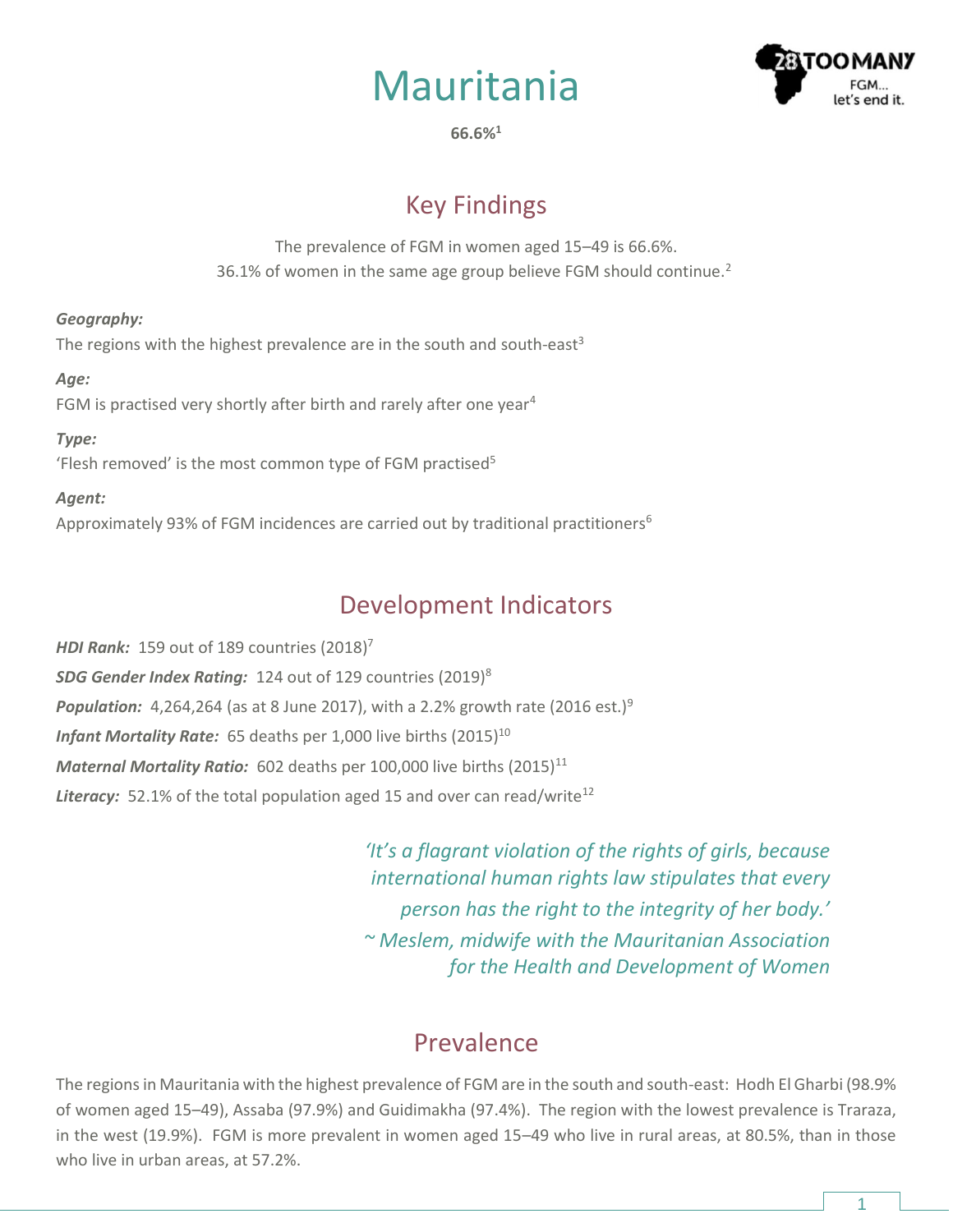Prevalence is inversely correlated with women's levels of education and wealth.

89.5% of women who live in a household where the head's primary language is Soninké have undergone FGM, compared to 79% of women whose household head speaks Poular, 68.3% of women whose household head speaks Arabic and 15.7% of women whose household head speaks Wollof.

*Please note the above figures are from 2011.<sup>13</sup>*

Between 2011 and 2016, the overall prevalence for women aged 15–49 fell from 69.4% to 66.6%. Due to the large age-range of women included, however, the overall prevalence alone may not fully reflect the progress that has been made in recent years. Breaking down the most recent data by age group shows that the prevalence for women aged 45–49 is 75.2%, while for the youngest age group this has fallen to 65.9%. Despite the fact that a small



proportion of women may be cut after the age of 15, the data suggests a trend towards lower prevalences among younger women.<sup>14</sup>



## Mauritanian Law

Currently, Article 12 of Law No. 2005–015 on the Criminal Protection of the Child (2005) criminalises and sets out the punishment for FGM performed on a child under 18 years of age. Law enforcement is reportedly weak, and very few cases reach court.